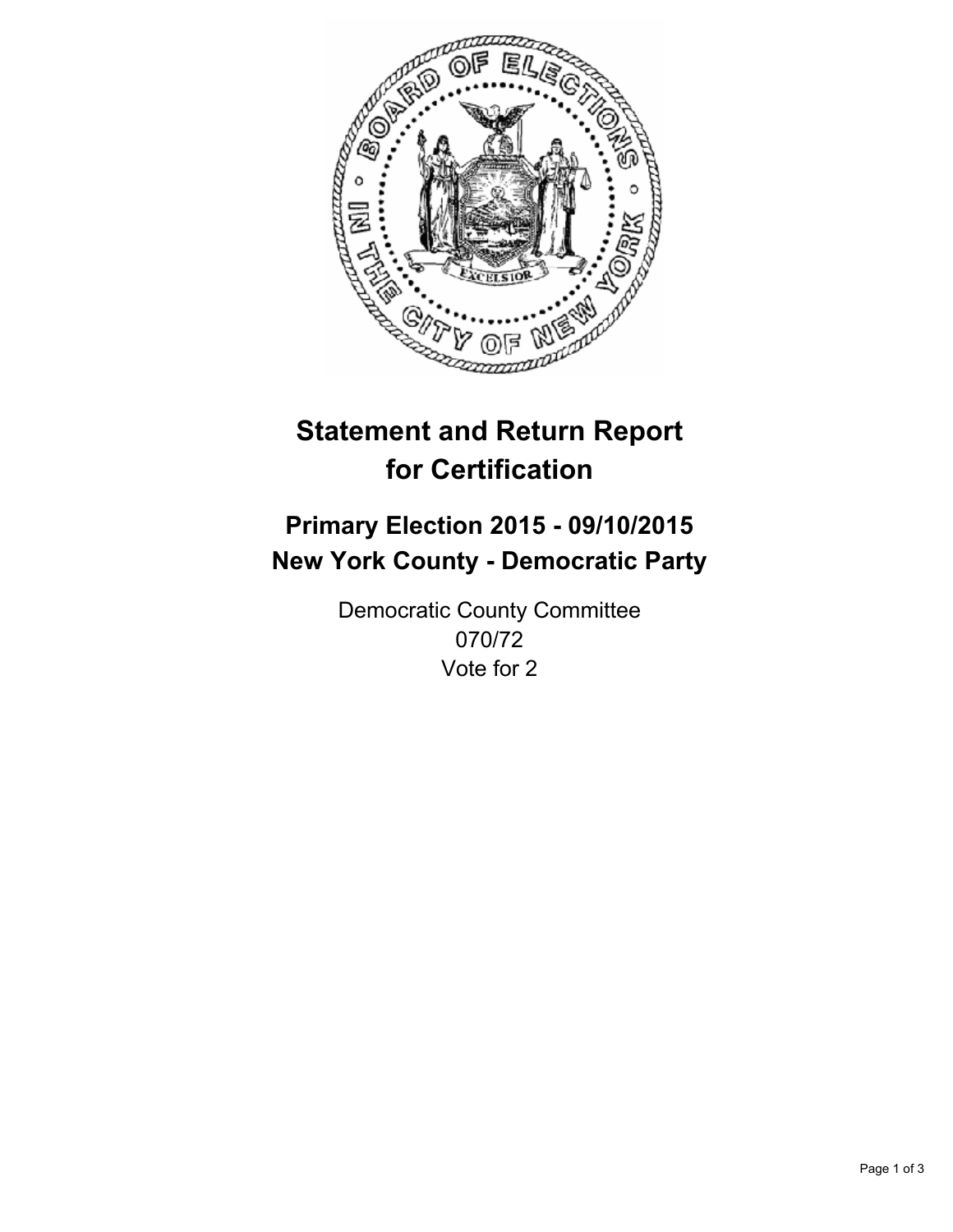

#### **Assembly District 72**

| <b>PUBLIC COUNTER</b>                                    | 6 |
|----------------------------------------------------------|---|
| ABSENTEE/MILITARY                                        | 0 |
| <b>AFFIDAVIT</b>                                         | 0 |
| <b>Total Ballots</b>                                     | 6 |
| Less - Inapplicable Federal/Special Presidential Ballots | 0 |
| <b>Total Applicable Ballots</b>                          | 6 |
| ALFONSO LOPEZ                                            | 4 |
| RACHEL TAYLOR                                            |   |
| CESAR G. PENA                                            | 4 |
| <b>Total Votes</b>                                       | 9 |
| Unrecorded                                               | 3 |